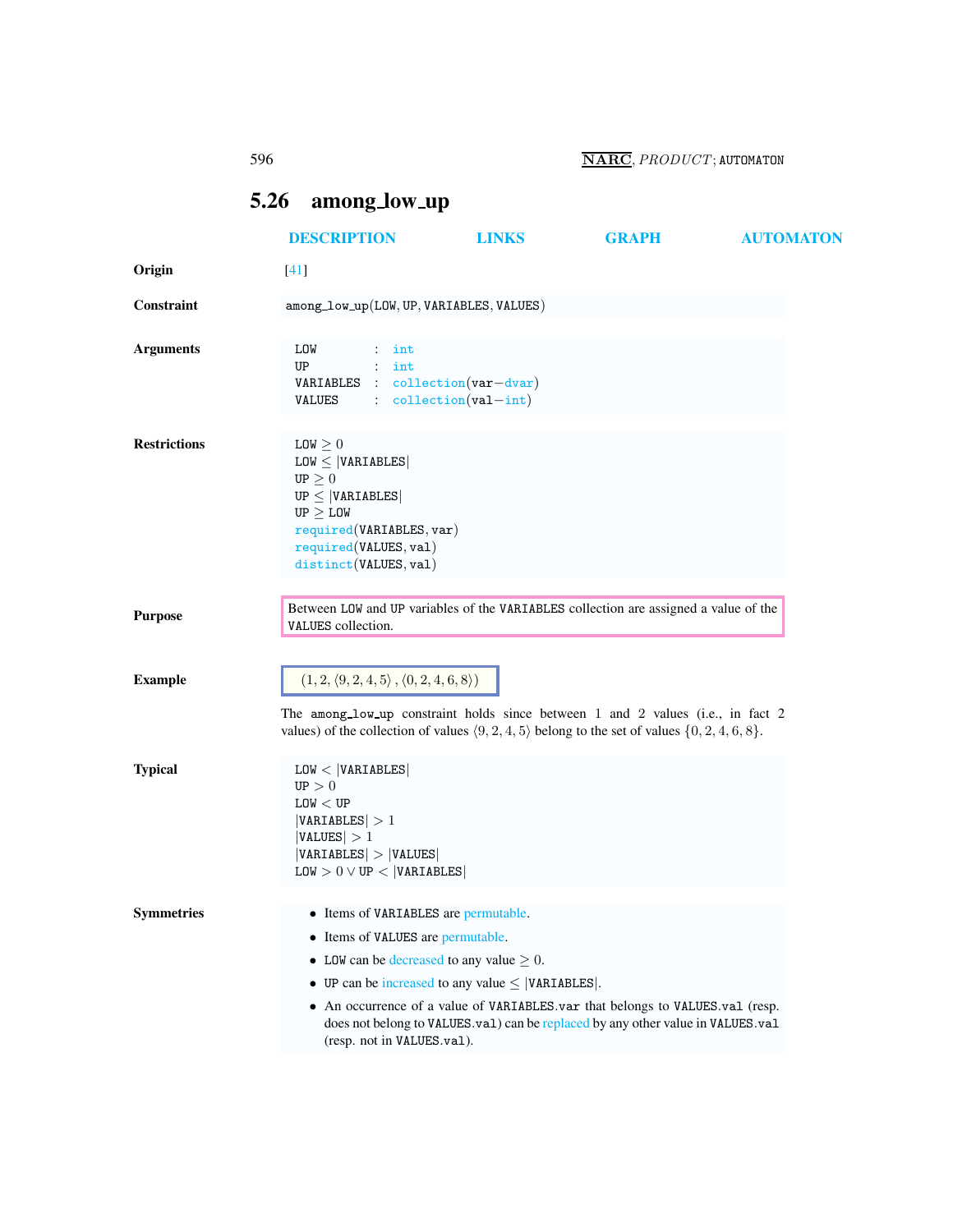## <sup>20030820</sup> 597

<span id="page-1-0"></span>

| Arg. properties    |                                                                                                                                                          |  |  |  |  |
|--------------------|----------------------------------------------------------------------------------------------------------------------------------------------------------|--|--|--|--|
|                    | • Contractible wrt. VARIABLES when $UP = 0$ .                                                                                                            |  |  |  |  |
|                    | • Contractible wrt. VARIABLES when $UP =  VARIABLES $ .                                                                                                  |  |  |  |  |
|                    | • Aggregate: $LOW(+)$ , $UP(+)$ , $VARIABLES(union)$ , $VALUES(union)$ .                                                                                 |  |  |  |  |
| <b>Algorithm</b>   | The among low up constraint is entailed if and only if the following two conditions hold:                                                                |  |  |  |  |
|                    | 1. The number of variables of the VARIABLES collection assigned a value of the VALUES<br>collection is greater than or equal to LOW.                     |  |  |  |  |
|                    | 2. The number of variables of the VARIABLES collection that can potentially be assigned<br>a value of the VALUES collection is less than or equal to UP. |  |  |  |  |
| <b>Used in</b>     | among_seq, cycle_card_on_path, interval_and_count, sliding_card_skip0.                                                                                   |  |  |  |  |
| See also           | assignment dimension added:<br>interval_and_count (assignment dimension<br>corre-<br>sponding to intervals added).                                       |  |  |  |  |
|                    | generalisation: among (interval replaced by variable), sliding_card_skip0(full<br>sequence replaced by maximal sequences of non-zeros).                  |  |  |  |  |
|                    | system of constraints: among_seq.                                                                                                                        |  |  |  |  |
| <b>Keywords</b>    | characteristic of a constraint: automaton, automaton with counters.                                                                                      |  |  |  |  |
|                    | <b>constraint network structure:</b> alpha-acyclic constraint network $(2)$ .                                                                            |  |  |  |  |
|                    | <b>constraint type:</b> value constraint, counting constraint.                                                                                           |  |  |  |  |
|                    | filtering: arc-consistency, entailment.                                                                                                                  |  |  |  |  |
|                    | final graph structure: acyclic, bipartite, no loop.                                                                                                      |  |  |  |  |
| Cond. implications | among_low_up(LOW, UP, VARIABLES, VALUES)<br>with distinct (VARIABLES, var)<br>implies among_low_up(LOW, UP, VALUES, VARIABLES).                          |  |  |  |  |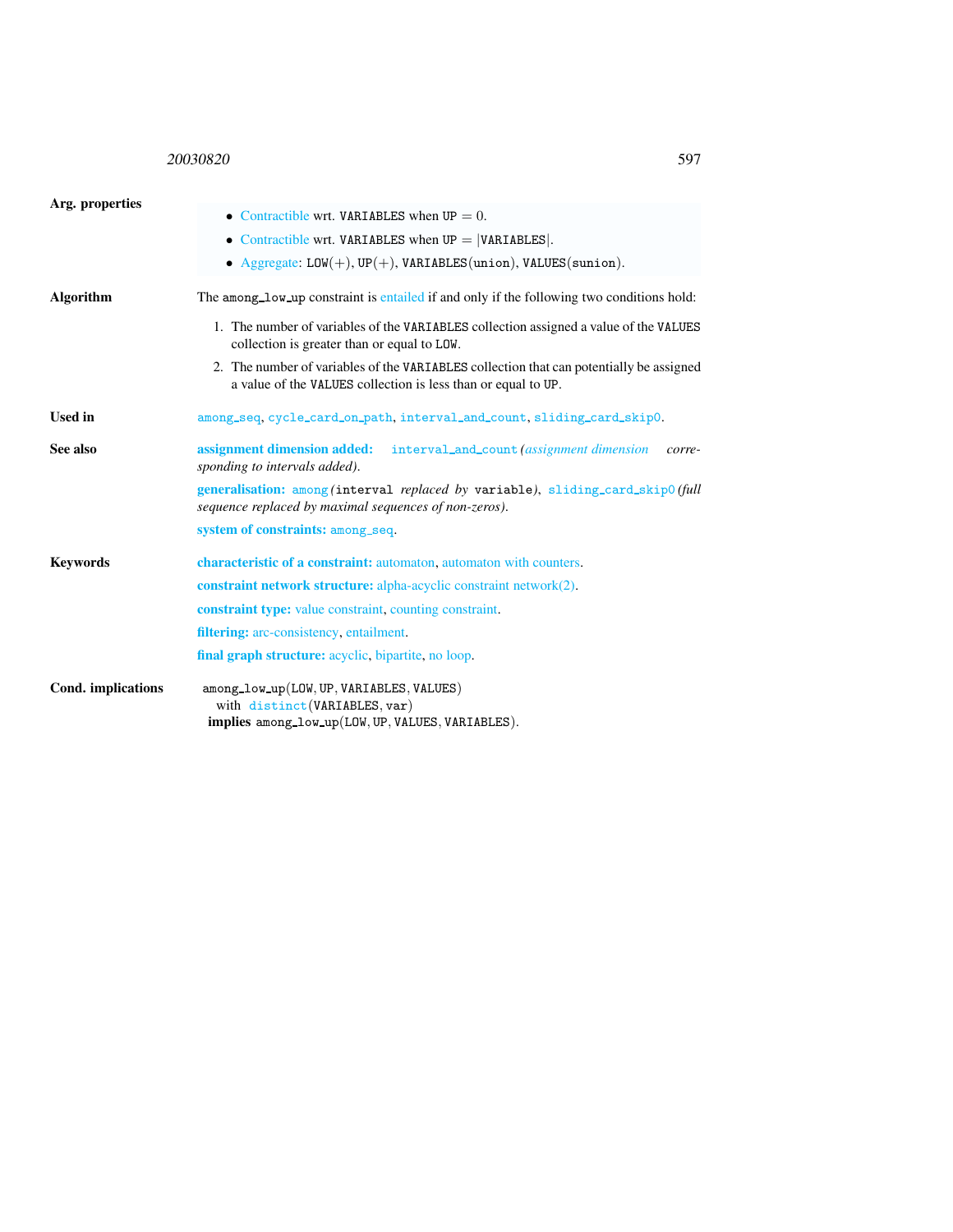<span id="page-2-0"></span>

| Arc input(s)        | <b>VARIABLES VALUES</b>                               |
|---------------------|-------------------------------------------------------|
| Arc generator       | $PRODUCT \rightarrow collection(variables, values)$   |
| Arc arity           | $\overline{2}$                                        |
| Arc constraint(s)   | $variable s.var = values.val$                         |
| Graph property(ies) | $\bullet$ NARC $>$ LOW<br>$\bullet$ NARC $<$ UP       |
| <b>Graph class</b>  | $\bullet$ ACYCLIC<br>• BIPARTITE<br>$\bullet$ NO LOOP |

Graph model Each arc constraint of the final graph corresponds to the fact that a variable is assigned to a value that belong to the VALUES collection. The two graph properties restrict the total number of arcs to the interval [LOW, UP].

> Parts (A) and (B) of Figure [5.61](#page-2-1) respectively show the initial and final graph associated with the Example slot. Since we use the NARC graph property, the arcs of the final graph are stressed in bold.



<span id="page-2-1"></span>Figure 5.61: Initial and final graph of the among low up constraint